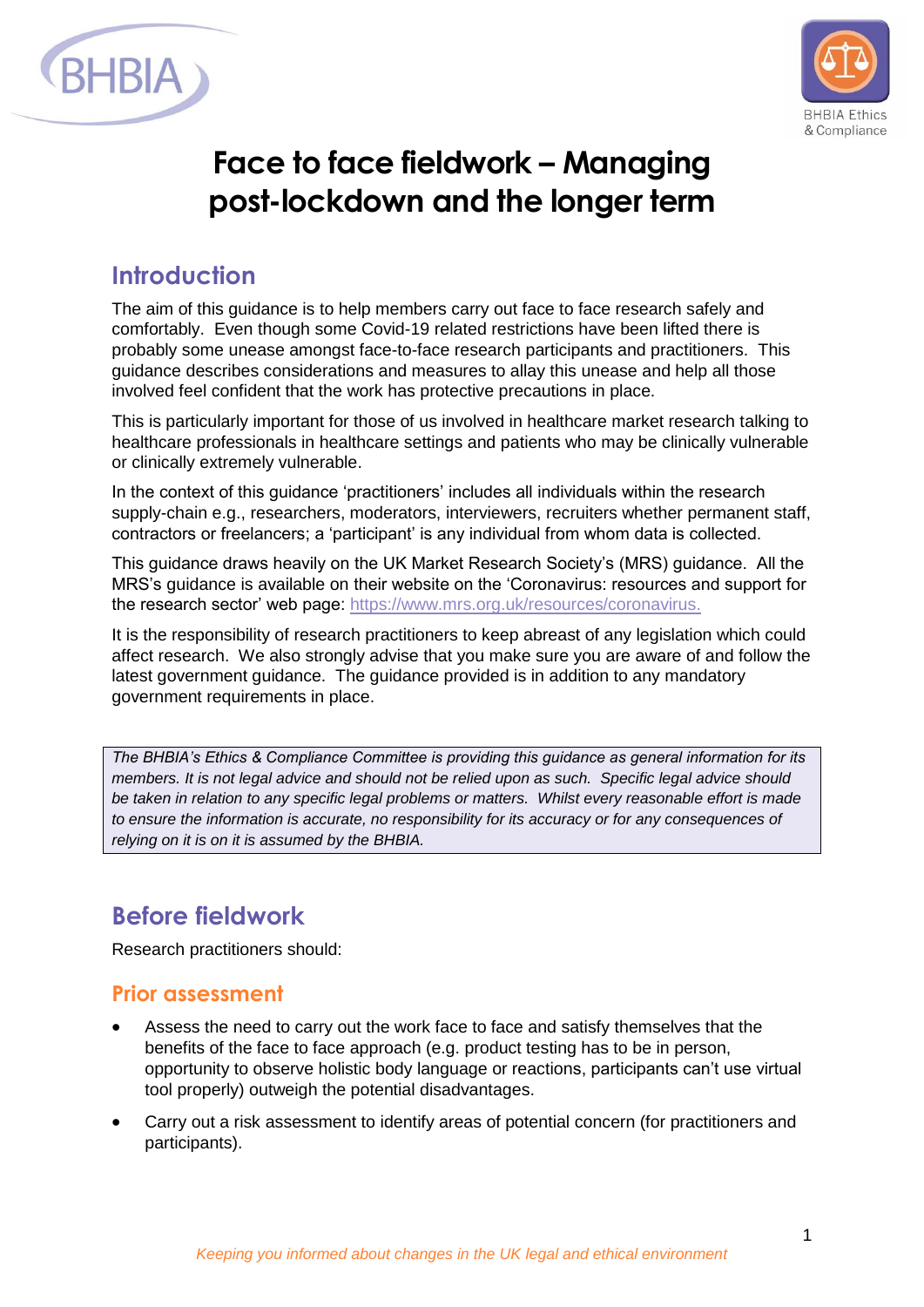



#### **Discuss the assessment impacts**

• Discuss with clients the impact on the sample, design or costs of any risk assessments and agree what will be put in place to allay concerns. The MRS's *Undertaking Safe*  Face to Face Data Collection<sup>1</sup> (paragraph 7) includes the following guidance:

*Research practitioners must discuss with clients the range of body coverings and*  equipment available and agree an approach, which will depend upon the outcomes of *any initial risk assessment and legal requirements, including considerations such as:* 

- *The face-to-face methodology being applied*
- *The environment where the research is to take place*
- *The profile of participants e.g., age, health, demographics*
- *The likelihood of maintaining social distancing*
- *The quality of communication with participants*
- *The complexity of messaging*
- *The potential impact on participants if verbal communication is impaired*
- *The potential emotional impact on participants (e.g., children, vulnerable adults, etc.)*
- *The potential impact on the quality of the research if communication is impaired*

#### **Selecting practitioners, venues and travelling**

- Give clinically extremely vulnerable practitioners and those clinically vulnerable the option to avoid face to face work if they want to do this and it is practical.
- Use venues that offer good ventilation and thorough cleaning.
- Allow for breaks between interviews to allow for the venue to be ventilated and/or cleaned.
- Make sure the venue allows those involved to be positioned/seated at a reasonable minimum distance apart, this should include reception/waiting areas and viewing facilities.
- It may be helpful to provide information to reassure participants about the venue before fieldwork takes place e.g. about room size, layout, ventilation.
- Interview and group discussions are likely to take longer as there will be safety protocols to explain and put in place.
- Advise clients that remote viewing e.g. via video relay may be preferable to on-site viewing (e.g. behind a one-way mirror).
- Advise anyone travelling to a fieldwork location on public transport to wear a mask (even if not mandatory).
- Schedule fieldwork times and locations such that it allows those involved to avoid busy public transport times and routes.

#### **Health screening**

- At an appropriate point before the interview, ask practitioners and participants Covidrelated health, travel and test screening questions.
	- If they have Covid symptoms, have been in contact with anyone who has Covid symptoms or have been contacted by the Track and Trace service they must not conduct face to face fieldwork.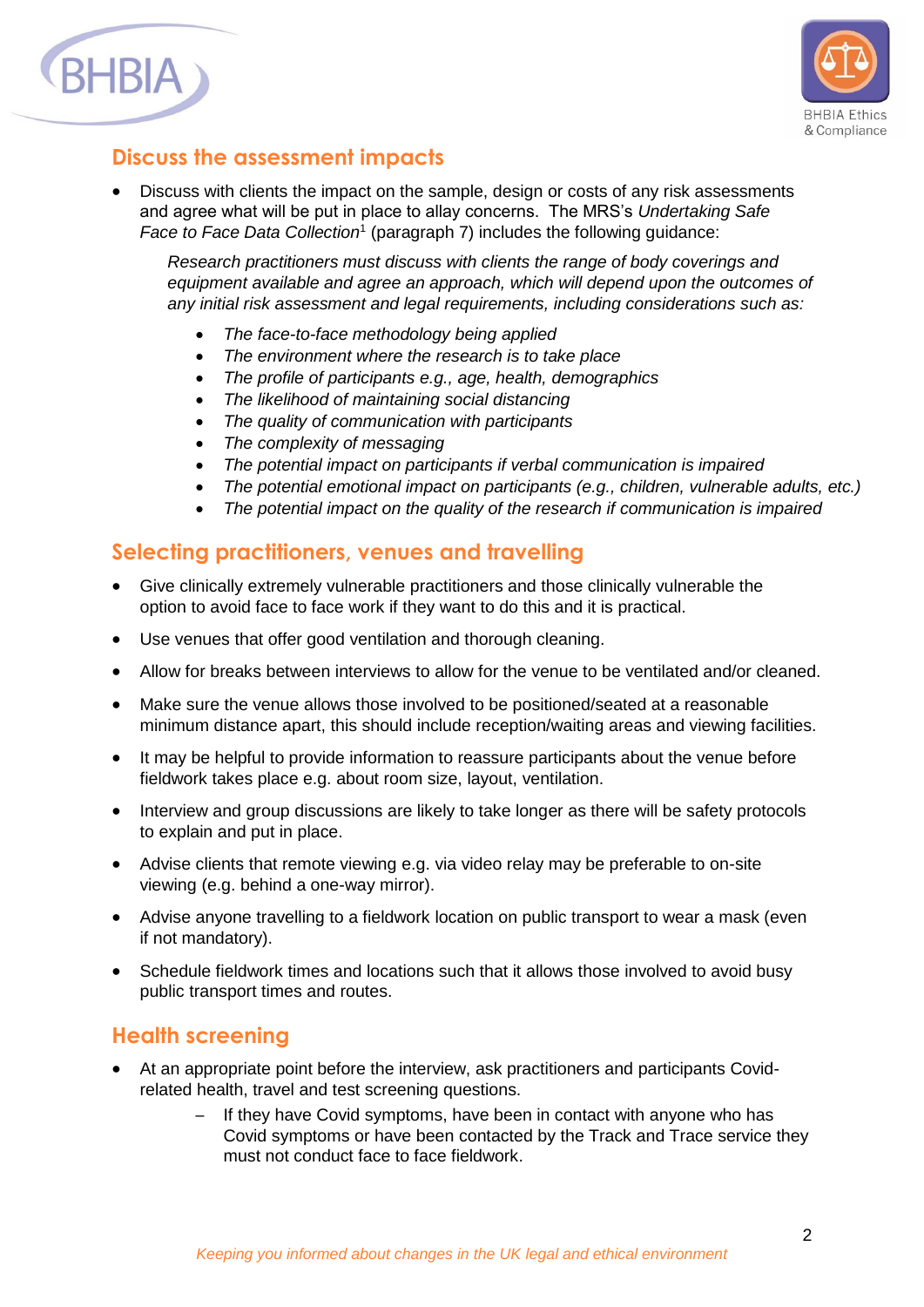



- If they or members of their household have travelled to any countries on the Government's red list within the last ten days. If they have, they must be directed to alternative modes such as online, telephone or video conferencing.
- Do not carry out fieldwork with participants if they answer positively to any of the Covid-related health screening questions.

The MRS's safe face to face data collection guidance<sup>1</sup> includes screener content for practitioners (paragraph 11) and participants (paragraph 25).

• Remember health-related questions gathering special category personal data can only be collected with explicit consent from the individual, whether they are practitioners or participants.

#### **Physical hygiene**

- Provide reminders about physical hygiene measures and offer the opportunity to wear masks and gloves if this makes those involved feel more comfortable. Hand sanitisers and antibacterial hand wipes should also be made available as appropriate. The MRS guidance *Undertaking Safe Face to Face Data Collection* 1 includes detail upon appropriate physical precautions to take (paragraph 24).
- If there is product testing involved, there should be one sample/product per respondent.

### **Training**

 Put training in place, the MRS guidance *Undertaking Safe Face to Face Data Collection* states that "*they must be trained on how to undertake such activity in post-lockdown*  conditions." The guidance<sup>1</sup> (paragraph 16) also provides a list of training topics.

### **Food and beverages**

 No shared food (bowls of sweets, crisps, nuts, jugs of water). If refreshments are necessary participants must be able to safely access individually packaged sandwiches/snacks and drinks.

### **Consent**

Obtain and record consent via low touch means (i.e. digital consent, audio recording, etc.).

## **During fieldwork**

- If there is a gap between recruitment and fieldwork, health screening questions to establish or re-establish the Covid risk must be repeated before the start of fieldwork.
- The MRS guidance *Undertaking Safe Face to Face Data Collection<sup>1</sup>* includes detail upon appropriate physical precautions to take (paragraph 38) and states that:

*When research practitioners undertake any face to face data collection they must:*

- a. *Position themselves in a location where they are more likely to be able to adhere to social distancing requirements*
- b. *Avoid people who look visibly unwell*
- c. *Endeavour to adhere to social distancing requirements when undertaking face-toface data collection from potential participants*
- d. *Carry tissues and sanitary wipes and throw away in a bin any which are used*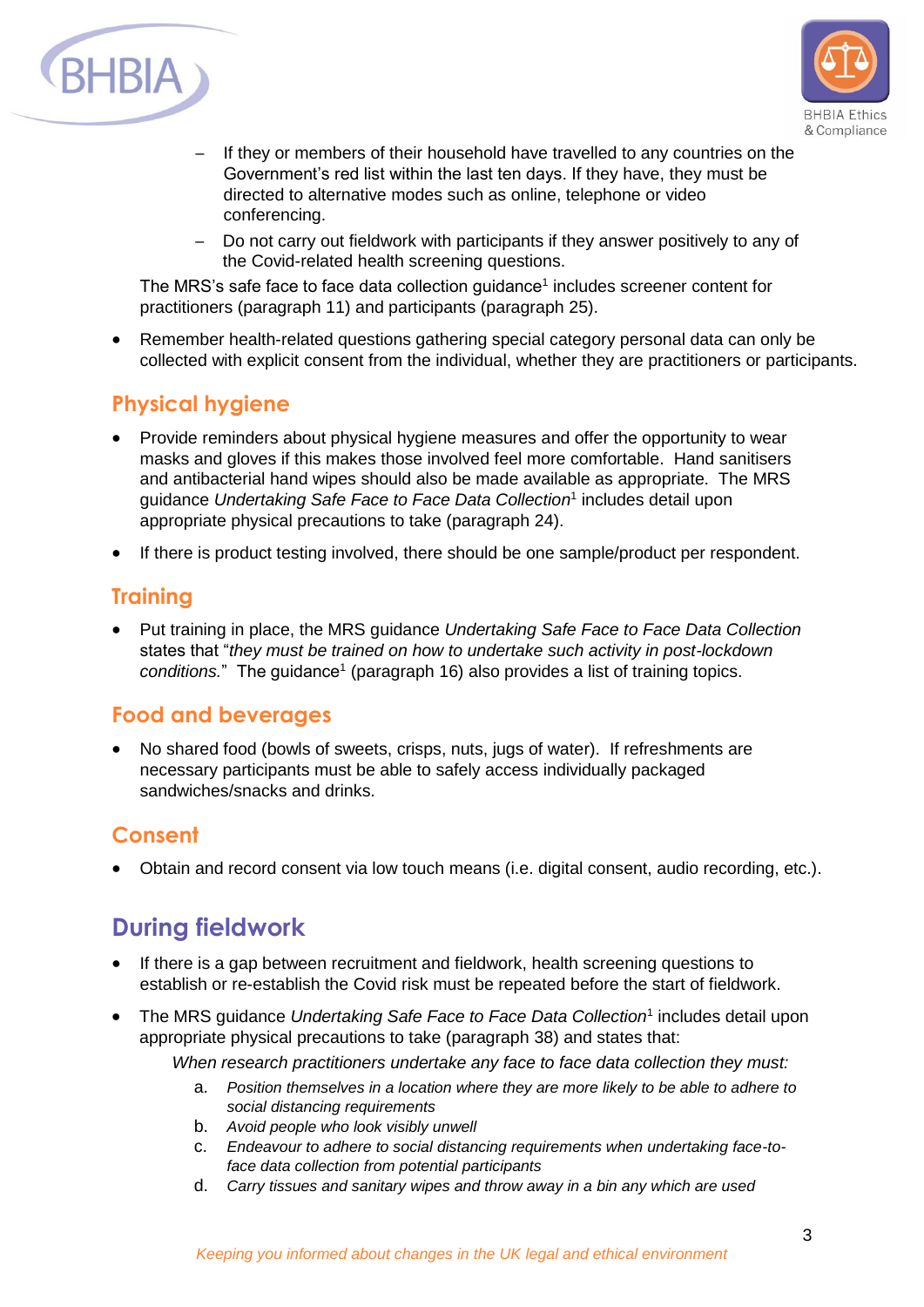



- e. *Avoid touching their nose, mouth or eyes*
- f. *Avoid any physical contact such as shaking a participant's hand*
- g. *Be aware that asking individuals to participate in research may cause unnecessary stress and concern and to take steps to offer assurances to mitigate such concerns, including ensuring that a participant's right to withdraw from a project at any stage is respected.*
- h. *In environments where it is not mandatory consider the appropriateness of wearing face coverings*
- i. *Consider the appropriateness of wearing gloves*
- j. *Consider the appropriateness of completing data collection using other modes e.g., after initial face-to-face data collection completing any research via telephone or online*
- If stimulus material is to be used during fieldwork and could be handled by participants, participants should be informed of this beforehand and agree to it and appropriate infection reduction methods should be used. The MRS guidance *Undertaking Safe Face*  to Face Data Collection<sup>1</sup> includes detail upon these (paragraph 41).
- It is preferable to avoid cash payments and to use direct transfer instead. If incentives are to be given directly to participants they must be wrapped/sealed and cleaned before being handed over and practitioners must be given instructions for handling and transferring incentives.

## **After fieldwork**

 Follow government regulation and advice regarding any follow up requirements. If participants report Covid symptoms inform other participants present, facility staff and practitioners involved and give the necessary advice or provide a source for guidance.

\_\_\_\_\_\_\_\_\_\_\_\_\_\_\_\_\_\_\_\_\_\_\_\_\_\_\_\_\_\_\_\_\_\_\_\_\_\_\_\_\_\_\_\_\_\_\_\_\_\_\_\_\_\_\_\_\_\_\_\_\_\_\_\_\_\_\_\_\_\_\_\_\_\_\_\_\_\_\_

**\_\_\_\_\_\_\_\_\_\_\_\_\_\_\_\_\_\_\_\_\_\_\_\_\_\_\_\_\_\_\_\_\_\_\_\_\_\_\_\_\_\_\_\_\_\_\_\_\_\_\_\_\_\_\_\_\_\_\_\_\_\_\_\_\_\_\_\_\_\_\_\_\_\_\_\_\_\_\_\_**

<sup>1</sup> MRS guidance *Undertaking Safe Face to Face Data Collection* [https://www.mrs.org.uk/pdf/MRS%20Post-Lockdown%20Covid-](https://www.mrs.org.uk/pdf/MRS%20Post-Lockdown%20Covid-19%20research%20guidance%2020th%20January%202022.pdf)[19%20research%20guidance%2020th%20January%202022.pdf](https://www.mrs.org.uk/pdf/MRS%20Post-Lockdown%20Covid-19%20research%20guidance%2020th%20January%202022.pdf)

### **Additional resources**

#### **MRS guidance**

Suite of quidance materials: <https://www.mrs.org.uk/resources/coronavirus>.

Guidance on Facilities Used for Face to Face Data Collection

[https://www.mrs.org.uk/pdf/MRS%20Facilities%20Post-Lockdown%20Covid-](https://www.mrs.org.uk/pdf/MRS%20Facilities%20Post-Lockdown%20Covid-19%20research%20guidance%2020th%20January%202022.pdf)[19%20research%20guidance%2020th%20January%202022.pdf](https://www.mrs.org.uk/pdf/MRS%20Facilities%20Post-Lockdown%20Covid-19%20research%20guidance%2020th%20January%202022.pdf)

#### **Government guidance**

Working: <https://www.gov.uk/guidance/working-safely-during-coronavirus-covid-19/homes>

Public transport: <https://www.gov.uk/guidance/coronavirus-covid-19-safer-travel-guidance-for-passengers> [Coronavirus \(COVID-19\): guidance and support -](https://www.gov.uk/coronavirus) GOV.UK (www.gov.uk)

#### **Prepared by the BHBIA's Ethics & Compliance Committee January 2022**